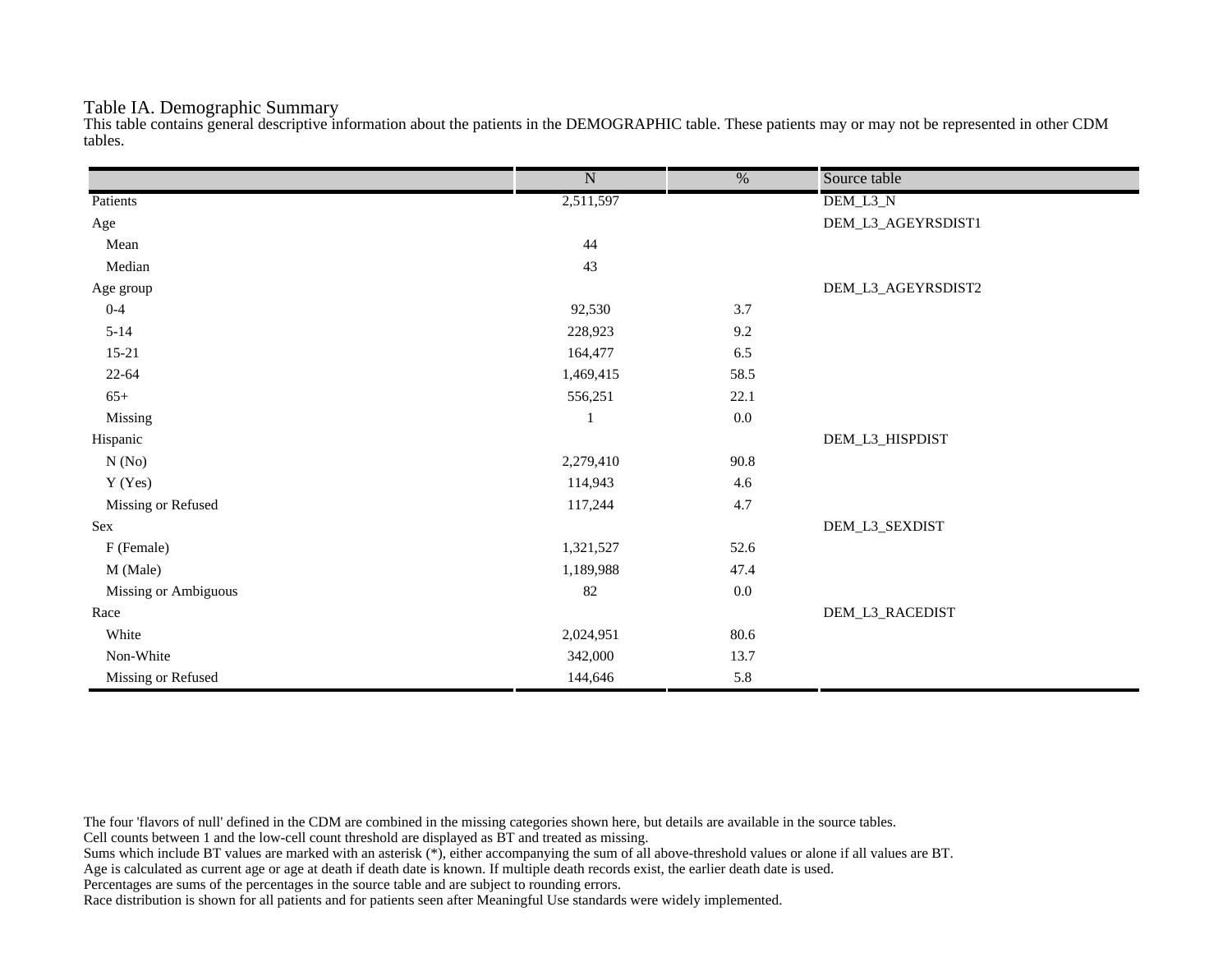## Table IA. Demographic Summary (continued)

This table contains general descriptive information about the patients in the DEMOGRAPHIC table. These patients may or may not be represented in other CDM tables.

|                                                                                                                                                                   | $\mathbf N$      | $\%$  | Source table      |
|-------------------------------------------------------------------------------------------------------------------------------------------------------------------|------------------|-------|-------------------|
| Race among patients with at least 1 encounter after December 2011                                                                                                 |                  |       | XTBL_L3_RACE_ENC  |
| White                                                                                                                                                             | 2,024,944        | 80.6  |                   |
|                                                                                                                                                                   |                  |       |                   |
| Non-White                                                                                                                                                         | 341,997          | 13.7  |                   |
| Missing or Refused                                                                                                                                                | 144,646          | 5.8   |                   |
| Gender Identity                                                                                                                                                   |                  |       | DEM_L3_GENDERDIST |
| GQ (Genderqueer/Non-Binary)                                                                                                                                       | $\mathbf{0}$     | 0.0   |                   |
| M (Man)                                                                                                                                                           | $\theta$         | 0.0   |                   |
| W (Woman)                                                                                                                                                         | $\boldsymbol{0}$ | 0.0   |                   |
| MU (Multiple gender categories), SE (Something else),<br>TF (Transgender female/Trans woman/Male-to-female),<br>or TM (Transgender male/Trans man/Female-to-male) | $\overline{0}$   | 0.0   |                   |
| Missing or Refused                                                                                                                                                | 2,511,597        | 100.0 |                   |
| <b>Sexual Orientation</b>                                                                                                                                         |                  |       | DEM_L3_ORIENTDIST |
| <b>Bisexual</b>                                                                                                                                                   | $\overline{0}$   | 0.0   |                   |
| Gay                                                                                                                                                               | $\theta$         | 0.0   |                   |
| Lesbian                                                                                                                                                           | $\theta$         | 0.0   |                   |
| Queer                                                                                                                                                             | $\theta$         | 0.0   |                   |
| Straight                                                                                                                                                          | $\theta$         | 0.0   |                   |
| AS (Asexual), MU (Multiple sexual orientations),<br>SE (Something else), QS (Questioning)                                                                         | $\mathbf{0}$     | 0.0   |                   |
| Missing or Refused                                                                                                                                                | 2,511,597        | 100.0 |                   |

The four 'flavors of null' defined in the CDM are combined in the missing categories shown here, but details are available in the source tables.

Cell counts between 1 and the low-cell count threshold are displayed as BT and treated as missing.

Sums which include BT values are marked with an asterisk (\*), either accompanying the sum of all above-threshold values or alone if all values are BT.

Age is calculated as current age or age at death if death date is known. If multiple death records exist, the earlier death date is used.

Percentages are sums of the percentages in the source table and are subject to rounding errors.

Race distribution is shown for all patients and for patients seen after Meaningful Use standards were widely implemented.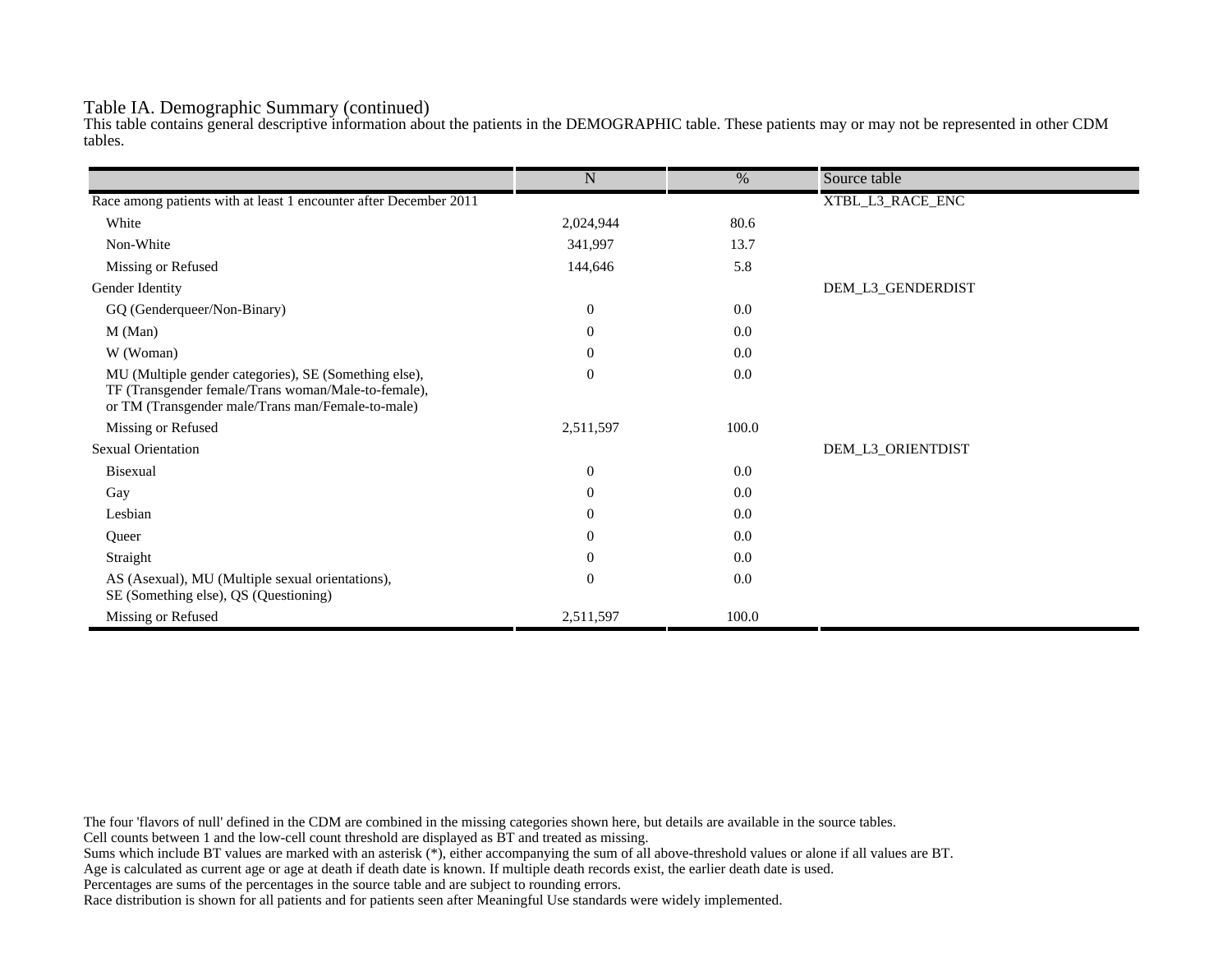# Table IB. Potential Pools of Patients

This table illustrates the number of patients meeting different inclusion criteria and supports Data Check 3.04 (less than 50% of patients with encounters have DIAGNOSIS records) and Data Check 3.05 (less than 50% of patients with encounters have PROCEDURES records). Data check exceptions are highlighted in red and must be corrected.

| Metric                                                                                                                                          | <b>Metric Description</b>                                                                                                                                    | Result    | Source table                 |
|-------------------------------------------------------------------------------------------------------------------------------------------------|--------------------------------------------------------------------------------------------------------------------------------------------------------------|-----------|------------------------------|
| Potential pool of patients for observational studies                                                                                            | Number of unique patients with at least 1 ED, EI, IP, OS, TH, or AV encounter<br>within the past 5 years                                                     | 1,876,416 | ENC_L3_DASH2                 |
| Potential pool of patients for trials                                                                                                           | Number of unique patients with at least 1 ED, EI, IP, OS, TH, or AV encounter<br>within the past 1 year                                                      | 985,057   | ENC L3 DASH2                 |
| Potential pool of patients for studies requiring data<br>on diagnoses, vital measures and (a) medications<br>or (b) medications and lab results | Number of unique patients with at least 1 encounter and DIAGNOSIS and<br>VITAL records within the past 5 years                                               | 1,743,693 | XTBL L3 DASH1                |
|                                                                                                                                                 | Number of unique patients with at least 1 encounter and DIAGNOSIS, VITAL,<br>and PRESCRIBING or DISPENSING records within the past 5 years                   | 1,655,854 | XTBL L3 DASH2                |
|                                                                                                                                                 | Number of unique patients with at least 1 encounter and DIAGNOSIS, VITAL,<br>PRESCRIBING or DISPENSING, and LAB RESULT CM records within the<br>past 5 years | 1,321,474 | XTBL L3 DASH3                |
| Patients with diagnosis data                                                                                                                    | Percentage of patients with encounters who have at least 1 diagnosis                                                                                         | 97%       | $ENC$ $L3$ $N$ ;<br>DIA L3 N |
| Patients with procedure data                                                                                                                    | Percentage of patients with encounters who have at least 1 procedure                                                                                         | 94%       | $ENC_L3_N;$<br>PRO_L3_N      |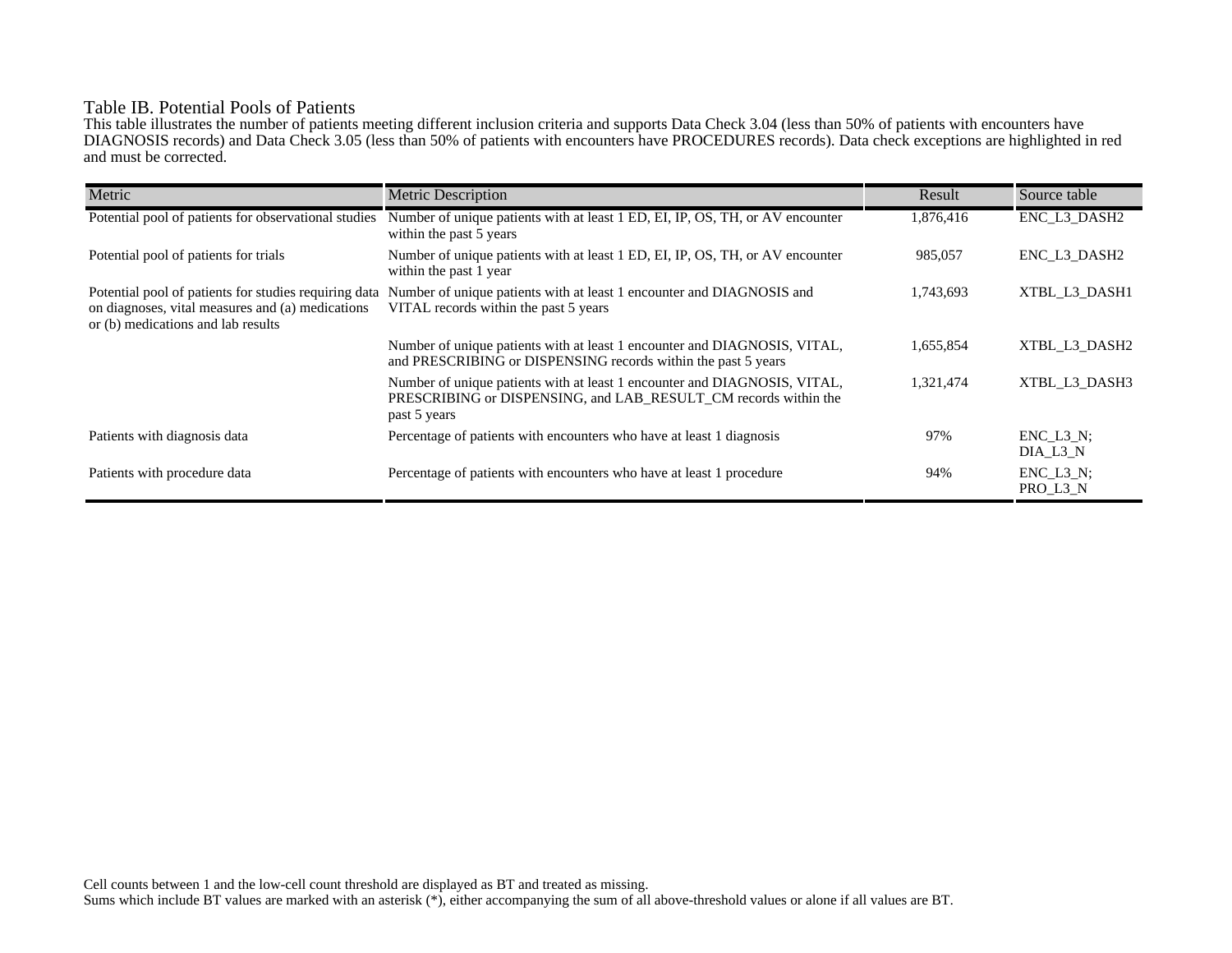# Table IC. Height, Weight, and Body Mass Index

This table contains descriptive statistics and frequencies of VITAL measurements.

|                                    | Result     | %    | Source table   |
|------------------------------------|------------|------|----------------|
| Height measurements                |            |      | VIT_L3_HT_DIST |
| Records                            | 15,815,687 |      |                |
| Height (inches), mean              | 64         |      |                |
| Height (inches), median            | 66         |      |                |
| Weight measurements                |            |      | VIT_L3_WT_DIST |
| Records                            | 28,707,664 |      |                |
| Weight (lbs.), mean                | 173        |      |                |
| Weight (lbs.), median              | 174        |      |                |
| Body Mass Index (BMI) measurements |            |      | VIT_L3_BMI     |
| Records                            | 15,491,272 |      |                |
| $BMI \leq=25$                      | 5,419,988  | 35.0 |                |
| <b>BMI 26-30</b>                   | 4,312,749  | 27.8 |                |
| $BMI > = 31$                       | 5,758,535  | 37.2 |                |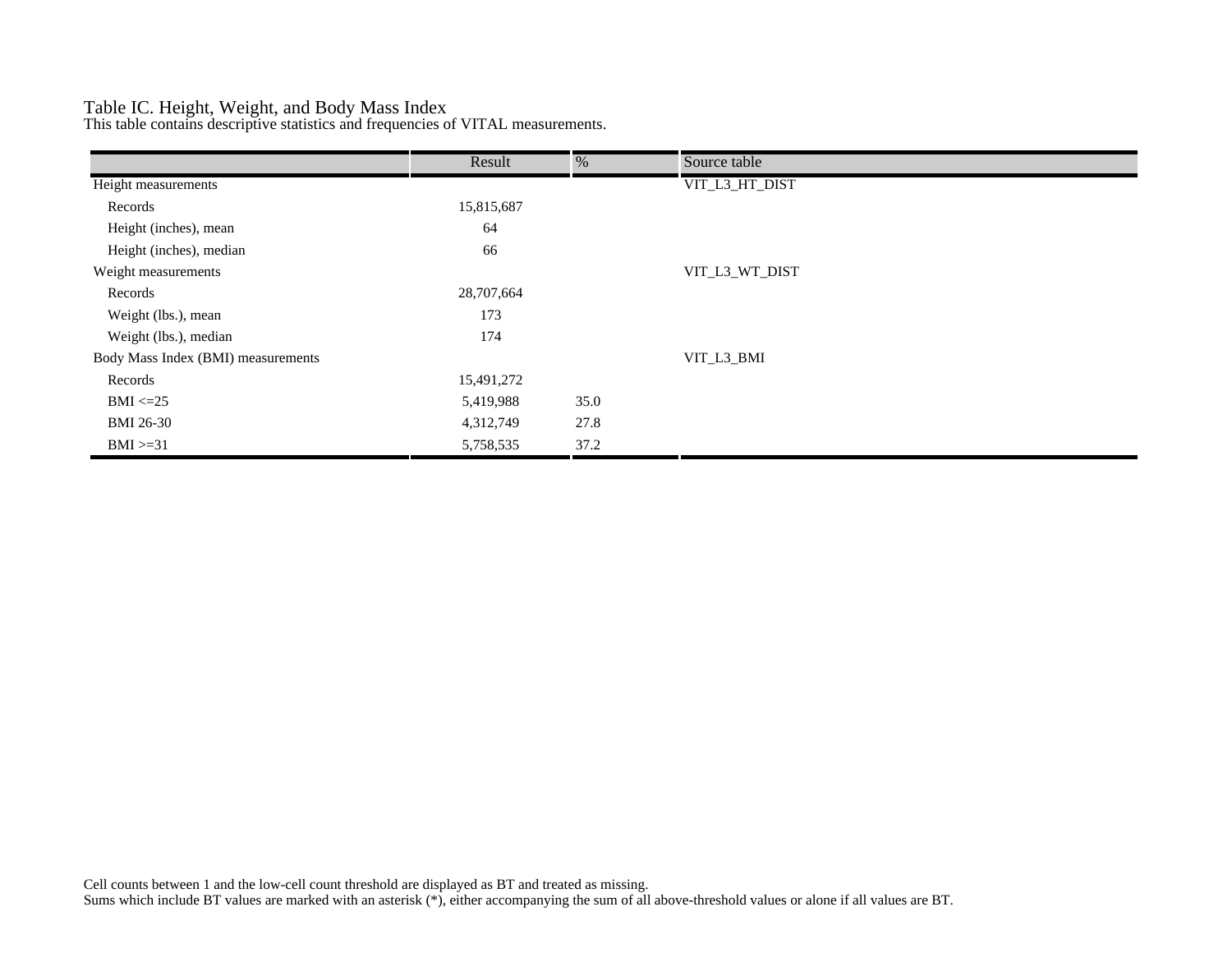#### Table 1D. Records, Refresh Dates, Patients, Encounters, and Date Ranges by Table

This table displays record counts and refresh dates for all populated tables, and summary counts and date ranges for the characterized data. The characterized data may be a subset of all data for all tables except for DEMOGRAPHIC, DEATH\_CAUSE, HASH\_TOKEN, LAB\_HISTORY, LDS\_ADDRESS\_HISTORY, and PROVIDER. Differences are due to the lookback date restriction and/or the exclusion of LOINC codes that may contain PII from the OBS\_CLIN, OBS\_GEN, LAB\_RESULT\_CM and PRO\_CM tables. These data support Data Check 1.18 (table refresh dates are not documented). Data check exceptions are highlighted in red and must be corrected.

|                    |               | All Data        | <b>Characterized Data</b> |           | <b>Characterized Data Range</b> |                                 |                   |                                |                                            |
|--------------------|---------------|-----------------|---------------------------|-----------|---------------------------------|---------------------------------|-------------------|--------------------------------|--------------------------------------------|
| Table              | Records       | Refresh<br>Date | Records                   | Patients  | Encounters                      | Field name                      | 5th<br>Percentile | 95 <sub>th</sub><br>Percentile | <b>Source Tables</b>                       |
| <b>DEMOGRAPHIC</b> | 2,511,597     | 20DEC2021       | 2,511,597                 | 2,511,597 | ---                             | <b>BIRTH_DATE</b>               | 1937_Oct          | 2015_Aug                       | XTBL_L3_REFRESH_<br>DATE:<br>XTBL L3 DATES |
| <b>ENROLLMENT</b>  | 2,511,587     | 24DEC2021       | 2,511,587                 | 2,511,587 | $---$                           | ENR_START_<br>DATE <sup>^</sup> | 2013_Jan          | 2020_Dec                       | XTBL_L3_REFRESH_<br>DATE:<br>XTBL_L3_DATES |
| <b>ENCOUNTER</b>   | 120, 136, 214 | 22DEC2021       | 120, 136, 201             | 2,511,587 | 120,136,201                     | <b>ADMIT DATE</b>               | 2013 Jul          | 2021 Jul                       | XTBL_L3_REFRESH_<br>DATE:<br>XTBL_L3_DATES |
| <b>DIAGNOSIS</b>   | 252,249,826   | 28DEC2021       | 252,249,825               | 2,434,096 | 54,715,568                      | <b>ADMIT DATE</b>               | 2013_Jul          | 2021_Jul                       | XTBL_L3_REFRESH_<br>DATE;<br>XTBL_L3_DATES |
| <b>PROCEDURES</b>  | 232,107,061   | 24DEC2021       | 232, 107, 061             | 2,355,483 | 50,517,548                      | <b>ADMIT DATE</b>               | 2014 Jan          | 2021 Aug                       | XTBL L3 REFRESH<br>DATE:<br>XTBL_L3_DATES  |
| <b>DEATH</b>       | 141,014       | 22DEC2021       | 141,014                   | 141,014   | $---$                           | <b>DEATH DATE</b>               | 2013_Sep          | 2021_Aug                       | XTBL_L3_REFRESH_<br>DATE:<br>XTBL_L3_DATES |
| <b>VITAL</b>       | 130,860,068   | 25DEC2021       | 130,860,068               | 2,266,922 | 25,884,011                      | <b>MEASURE DATE</b>             | 2013_Jul          | 2021_Jun                       | XTBL_L3_REFRESH_<br>DATE:<br>XTBL L3 DATES |
| LAB_RESULT_CM      | 276,296,248   | 24DEC2021       | 276,296,236               | 1,809,372 | 14,156,579                      | <b>RESULT_DATE</b>              | 2013_Jul          | 2021_Jul                       | XTBL_L3_REFRESH_<br>DATE:<br>XTBL_L3_DATES |
| <b>PRESCRIBING</b> | 142,402,494   | 24DEC2021       | 142,402,493               | 2,144,113 | 35,382,985                      | RX ORDER DATE                   | 2013 Jul          | 2021 Jul                       | XTBL_L3_REFRESH_<br>DATE:<br>XTBL_L3_DATES |

^The lookback date for ENROLLMENT considers either ENR\_START\_DATE or ENR\_END\_DATE, but only ENR\_START\_DATE is displayed here. Descriptive statistics for ENR\_END\_DATE are available in the XTBL\_L3\_DATES dataset.

The source for the total number of records is the DATAMART\_ALL table.

Cell counts between 1 and the low-cell count threshold are displayed as BT and treated as missing.

Records are the sum of ALL\_N and NULL\_N for the field which is the primary key for the table. Patients are the sum of DISTINCT\_N and NULL\_N for the PATID field. Encounters are the sum of DISTINCT\_N and NULL\_N for the ENCOUNTERID field.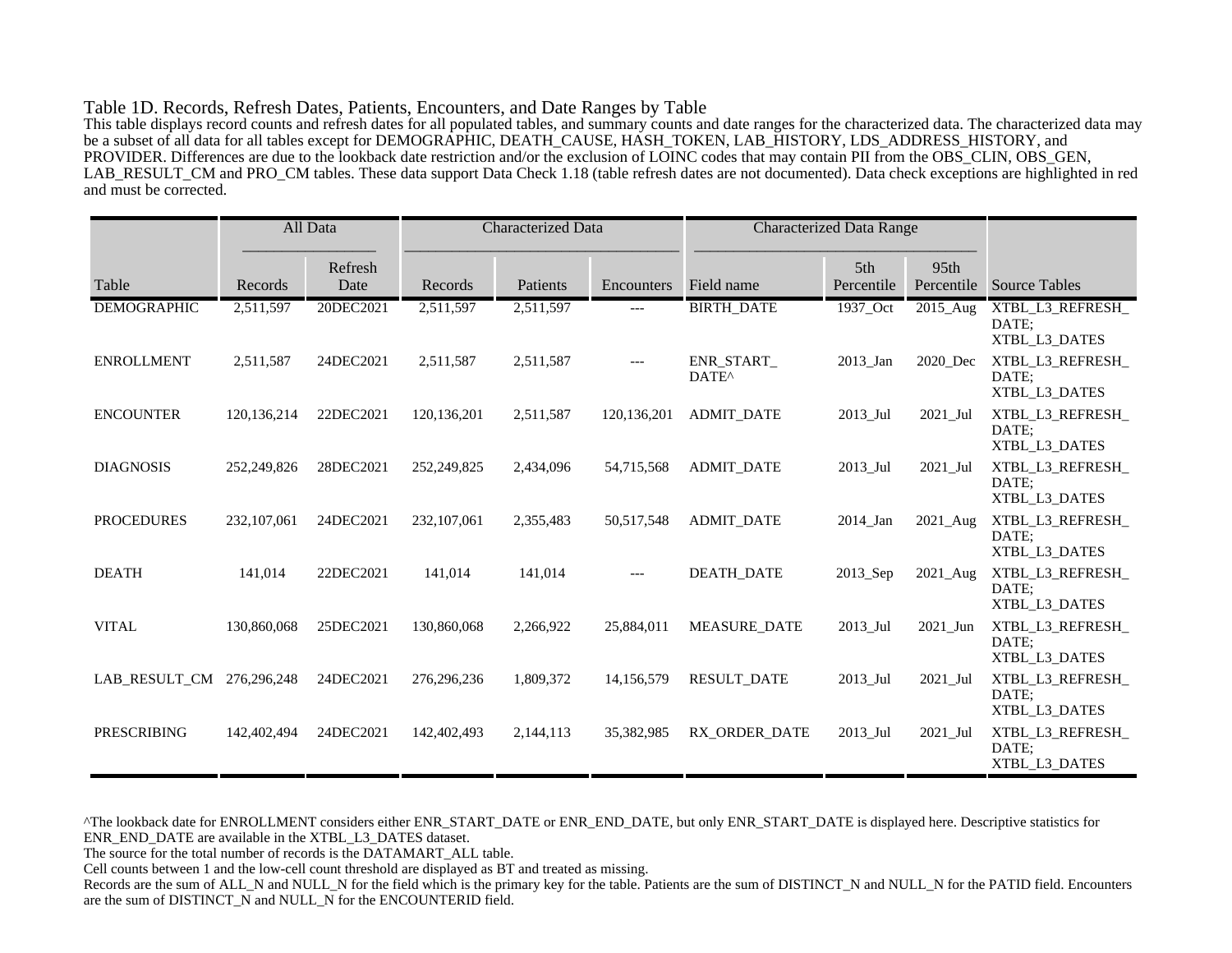Table 1D. Records, Refresh Dates, Patients, Encounters, and Date Ranges by Table (continued - page 2 of 3) This table displays record counts and refresh dates for all populated tables, and summary counts and date ranges for the characterized data. The characterized data may be a subset of all data for all tables except for DEMOGRAPHIC, DEATH\_CAUSE, HASH\_TOKEN, LAB\_HISTORY, LDS\_ADDRESS\_HISTORY, and PROVIDER. Differences are due to the lookback date restriction and/or the exclusion of LOINC codes that may contain PII from the OBS\_CLIN, OBS\_GEN, LAB\_RESULT\_CM and PRO\_CM tables. These data support Data Check 1.18 (table refresh dates are not documented). Data check exceptions are highlighted in red and must be corrected.

|                   |             | All Data        | Characterized Data |           | <b>Characterized Data Range</b> |                               |                   |                    |                                            |
|-------------------|-------------|-----------------|--------------------|-----------|---------------------------------|-------------------------------|-------------------|--------------------|--------------------------------------------|
| Table             | Records     | Refresh<br>Date | Records            | Patients  | Encounters                      | Field name                    | 5th<br>Percentile | 95th<br>Percentile | <b>Source Tables</b>                       |
| <b>DISPENSING</b> | 765,791,818 | 27DEC2021       | 722,881,261        | 1,924,373 | $---$                           | <b>DISPENSE_DATE</b>          | $2013$ _Jun       | 2021_May           | XTBL_L3_REFRESH_<br>DATE:<br>XTBL_L3_DATES |
| <b>CONDITION</b>  | 12,220,723  | 24DEC2021       | 12,220,723         | 1,549,289 | $\overline{0}$                  | <b>REPORT DATE</b>            | 2013_Sep          | $2021$ Aug         | XTBL_L3_REFRESH_<br>DATE:<br>XTBL_L3_DATES |
| DEATH_CAUSE       | 71,400      | 24DEC2021       | 71,400             | 71,400    |                                 |                               |                   |                    | XTBL_L3_REFRESH_<br><b>DATE</b>            |
| PRO_CM            | 2,240,509   | 24DEC2021       | 2,240,509          | 214,865   | 556,520                         | PRO DATE                      | 2015 Aug          | 2021 Sep           | XTBL L3 REFRESH<br>DATE:<br>XTBL L3 DATES  |
| <b>PROVIDER</b>   | 83,689      | 20DEC2021       | 83,689             |           |                                 |                               |                   |                    | XTBL_L3_REFRESH_<br><b>DATE</b>            |
| <b>MED ADMIN</b>  | 119,830,663 | 23DEC2021       | 119,830,663        | 1,355,908 | 5,081,710                       | MEDADMIN<br><b>START DATE</b> | 2013_Aug          | 2021_Aug           | XTBL_L3_REFRESH_<br>DATE:<br>XTBL_L3_DATES |
| <b>OBS_CLIN</b>   | 8,921,583   | 24DEC2021       | 8,815,633          | 280,362   | 613,507                         | OBSCLIN_START_<br><b>DATE</b> | 2013_Sep          | 2021_Jul           | XTBL_L3_REFRESH_<br>DATE:<br>XTBL_L3_DATES |
| <b>OBS_GEN</b>    | 1,023,528   | 31DEC2021       | 1,023,528          | 209,987   | 511,764                         | OBSGEN START<br><b>DATE</b>   | 2013 Oct          | $2021$ _Aug        | XTBL L3 REFRESH<br>DATE:<br>XTBL_L3_DATES  |
| PCORNET_TRIAL     | 980         | 28OCT2020       | 980                | 979       |                                 |                               |                   |                    | XTBL_L3_REFRESH_<br><b>DATE</b>            |

^The lookback date for ENROLLMENT considers either ENR\_START\_DATE or ENR\_END\_DATE, but only ENR\_START\_DATE is displayed here. Descriptive statistics for ENR\_END\_DATE are available in the XTBL\_L3\_DATES dataset.

The source for the total number of records is the DATAMART\_ALL table.

Cell counts between 1 and the low-cell count threshold are displayed as BT and treated as missing.

Records are the sum of ALL\_N and NULL\_N for the field which is the primary key for the table. Patients are the sum of DISTINCT\_N and NULL\_N for the PATID field. Encounters are the sum of DISTINCT\_N and NULL\_N for the ENCOUNTERID field.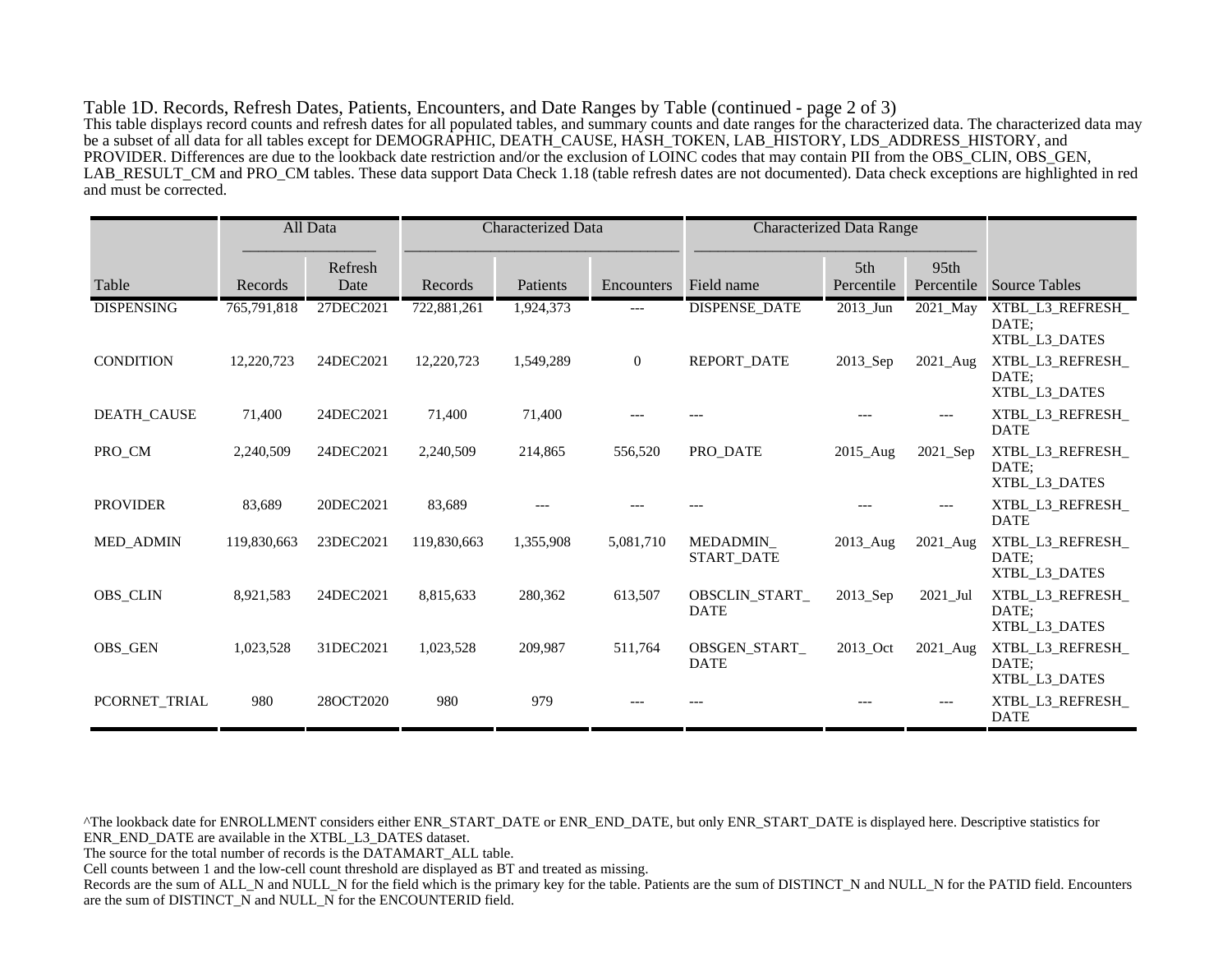Table 1D. Records, Refresh Dates, Patients, Encounters, and Date Ranges by Table (continued - page 3 of 3) This table displays record counts and refresh dates for all populated tables, and summary counts and date ranges for the characterized data. The characterized data may be a subset of all data for all tables except for DEMOGRAPHIC, DEATH\_CAUSE, HASH\_TOKEN, LAB\_HISTORY, LDS\_ADDRESS\_HISTORY, and PROVIDER. Differences are due to the lookback date restriction and/or the exclusion of LOINC codes that may contain PII from the OBS\_CLIN, OBS\_GEN, LAB\_RESULT\_CM and PRO\_CM tables. These data support Data Check 1.18 (table refresh dates are not documented). Data check exceptions are highlighted in red and must be corrected.

|                               |            | All Data        | <b>Characterized Data</b> |           |            |                         | <b>Characterized Data Range</b> |                                |                                           |
|-------------------------------|------------|-----------------|---------------------------|-----------|------------|-------------------------|---------------------------------|--------------------------------|-------------------------------------------|
| Table                         | Records    | Refresh<br>Date | Records                   | Patients  | Encounters | Field name              | 5th<br>Percentile               | 95 <sub>th</sub><br>Percentile | Source Tables                             |
| <b>HASH TOKEN</b>             | 2,511,597  | 28DEC2021       | 2,511,597                 | 2,511,597 | $---$      | $---$                   | $---$                           | $---$                          | XTBL L3 REFRESH<br><b>DATE</b>            |
| LDS ADDRESS<br><b>HISTORY</b> | 18,822,196 | 22DEC2021       | 18,822,196                | 2,510,908 | $---$      |                         | $---$                           | $---$                          | XTBL L3 REFRESH<br><b>DATE</b>            |
| <b>IMMUNIZATION</b>           | 9,812,544  | 24DEC2021       | 9,812,544                 | 1,196,810 | 4,017,396  | VX RECORD DATE 2013 Dec |                                 | $2021$ Sep                     | XTBL L3 REFRESH<br>DATE:<br>XTBL L3 DATES |

^The lookback date for ENROLLMENT considers either ENR\_START\_DATE or ENR\_END\_DATE, but only ENR\_START\_DATE is displayed here. Descriptive statistics for ENR\_END\_DATE are available in the XTBL\_L3\_DATES dataset. The source for the total number of records is the DATAMART\_ALL table. Cell counts between 1 and the low-cell count threshold are displayed as BT and treated as missing. Records are the sum of ALL\_N and NULL\_N for the field which is the primary key for the table. Patients are the sum of DISTINCT\_N and NULL\_N for the PATID field. Encounters are the sum of DISTINCT\_N and NULL\_N for the ENCOUNTERID field.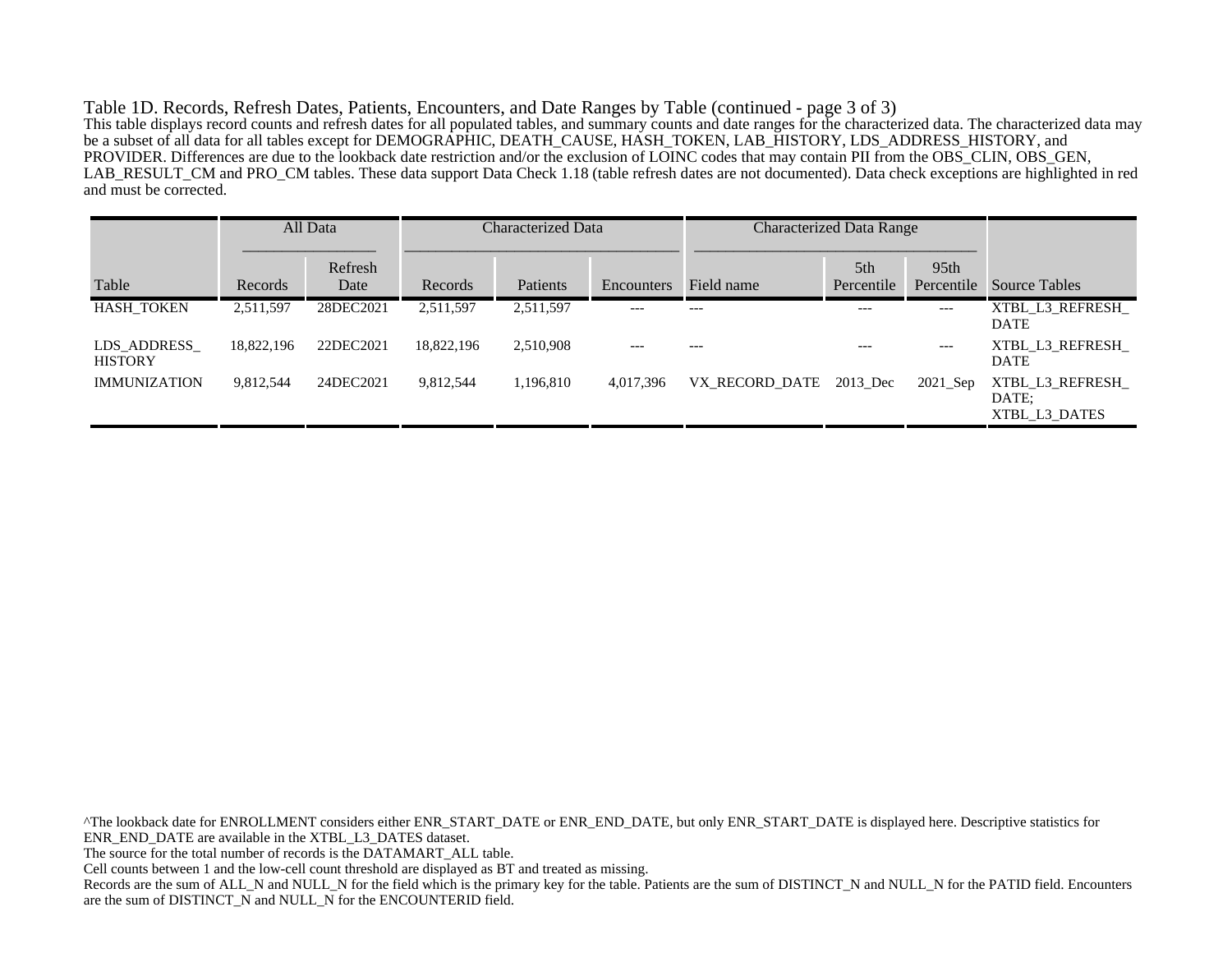# Table IE. Records Per Table By Encounter Type

This table contains record counts by encounter type for the ENCOUNTER, DIAGNOSIS, and PROCEDURES tables.

|                                         | <b>ENCOUNTER</b> |      | <b>DIAGNOSIS</b> |      | <b>PROCEDURES</b> |      |
|-----------------------------------------|------------------|------|------------------|------|-------------------|------|
| <b>Encounter Type</b>                   | N                | %    | N                | $\%$ | N                 | %    |
| AV (Ambulatory Visit)                   | 35,549,266       | 29.6 | 120,455,260      | 47.8 | 140,090,148       | 60.4 |
| ED (Emergency Dept)                     | 2,211,760        | 1.8  | 9,994,886        | 4.0  | 10,427,000        | 4.5  |
| EI (ED to IP Stay)                      | 499,073          | 0.4  | 7,311,520        | 2.9  | 4,842,632         | 2.1  |
| IC (Institutional Professional Consult) | $\Omega$         |      | $\theta$         |      | $\Omega$          |      |
| IP (Inpatient Hospital Stay)            | 732,307          | 0.6  | 6,095,721        | 2.4  | 4,851,386         | 2.1  |
| IS (Non-acute Institutional Stay)       | 362,114          | 0.3  | 2,487,120        | 1.0  | 386,834           | 0.2  |
| OA (Other Ambulatory Visit)             | 51,924,374       | 43.2 | 8,560,802        | 3.4  | 14,045,210        | 6.1  |
| OS (Observation Stay)                   | 375,363          | 0.3  | 4,140,255        | 1.6  | 8,595,672         | 3.7  |
| TH (Telehealth)                         | 862,400          | 0.7  | 2,489,237        | 1.0  | 927,741           | 0.4  |
| Missing, NI, UN or OT                   | 27,619,544       | 23.0 | 90,715,024       | 36.0 | 47,940,438        | 20.7 |
| Total                                   | 120, 136, 201    |      | 252,249,825      |      | 232, 107, 061     |      |
| Source table                            | ENC L3 ENCTYPE   |      | DIA L3 ENCTYPE   |      | PRO L3 ENCTTPE    |      |